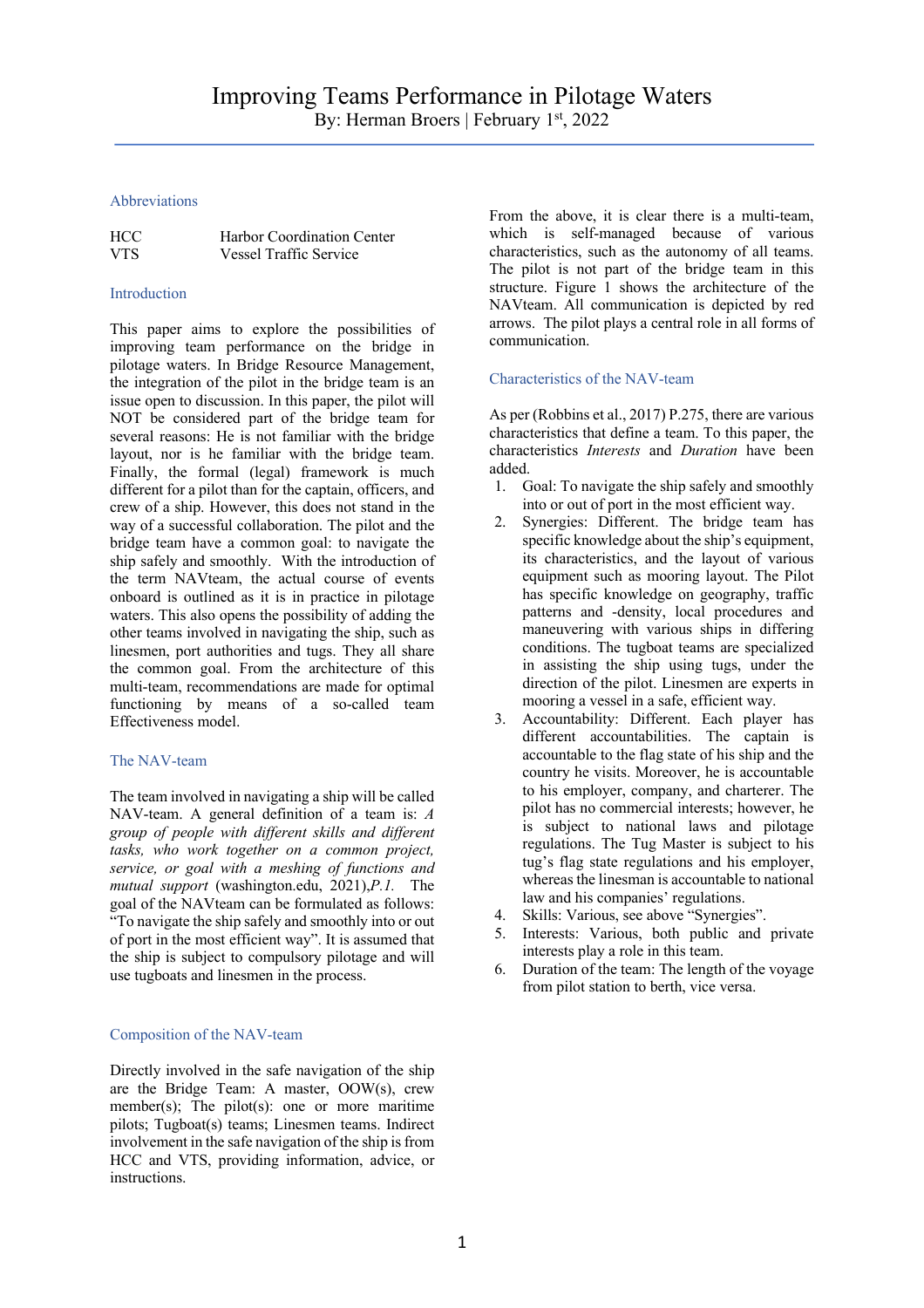

*Figure 1: The architecture of the NAV-team*



*Figure 2: Team Effectiveness model. Source:* (Robbins et al., 2017) *P.279*

#### Team Effectiveness Model

In (Robbins et al., 2017), P.279 the team effectiveness model is defined (figure 2). To improve the effectiveness of the NAV-team, all components of this model will be considered.

### **1. Context**

Adequate resources: Upon boarding the vessel, the pilot and captain determine the voyage plan. Based on the fairway characteristics and the meteorological conditions, the use of tugboats and linesmen will be discussed and determined. For some categories of ships, the harbor master department stipulates the use of tugboats and linesmen.

*Suggestion 1 for improvement: Pilot is to send his proposed voyage plan and planned use of additional services (tugs and linesmen) to the ship and tug and linesmen operator. This may include meteo data to support his advice. This is done to avoid delays in passage time because of lack of resources (Tugs and linesmen)*

Leadership and structure: In a multi-team environment as described here, there is not one

person or team that can be appointed as leader. When a ship is under pilotage, roles and responsibilities are generally well established. Every team has its own safety- and operational restrictions. A good understanding of these restrictions is needed by all teams, and they should therefore be established before the operation takes place. Every team must respect each other's position.

*Suggestion 2 for improvement: It should formally be established at what point the captain or the pilot has the conn of the ship.*

Climate of trust: The NAV-team is formed on an adhoc basis, making it impossible for team members to get to know one another before and after an operation takes place. Mutual trust will therefore mainly be based on perception, reputation, appearance, and professional and personal behavior.

*Suggestion 3 for improvement: Professionalism is the key to success. Never be unprofessional, whatever the hour of day, or whatever the task may be.*

Performance Evaluation and reward system: Evaluation hardly ever takes place upon completion of a voyage of a ship. Most of the times, pilot, tugs, and linesmen are off to another job very quickly. It would however be beneficial to all players in the process to evaluate a ship's navigation, especially when problems or unexpected events have arisen.

*Suggestion 4 for improvement: A pilot should initiate the evaluation or debriefing of each voyage with the ship's master. Whenever needed, tugs masters, linesmen, VTSoperators could be involved as well. This can be done on an informal basis. A just culture must be in place to achieve this.* 

## **2. Composition**

Since the NAV-team is created on an ad-hoc basis, the abilities of the team members stem from the reputation, certification, and experience of previous cooperation with these parties. Personalities, and team member preference play a very minor role. Diversity is guaranteed by having experts from the ship, the pilots, tugs, and linesmen available. The size of teams is discussed before the operation between captain and pilot. The final composition of the NAV-team cannot be influenced easily. The nature of the voyage, determined by the ship's properties and dimensions, the fairway dimensions, the meteorological conditions, the berth layout, and the availability of resources make up the composition of the team. Each team member is dispatched by their own organization to the job at hand on very short notice. E.g., a tugboat operator will dispatch the tug that is most suitable for the job, within the required time frame, fitting into the